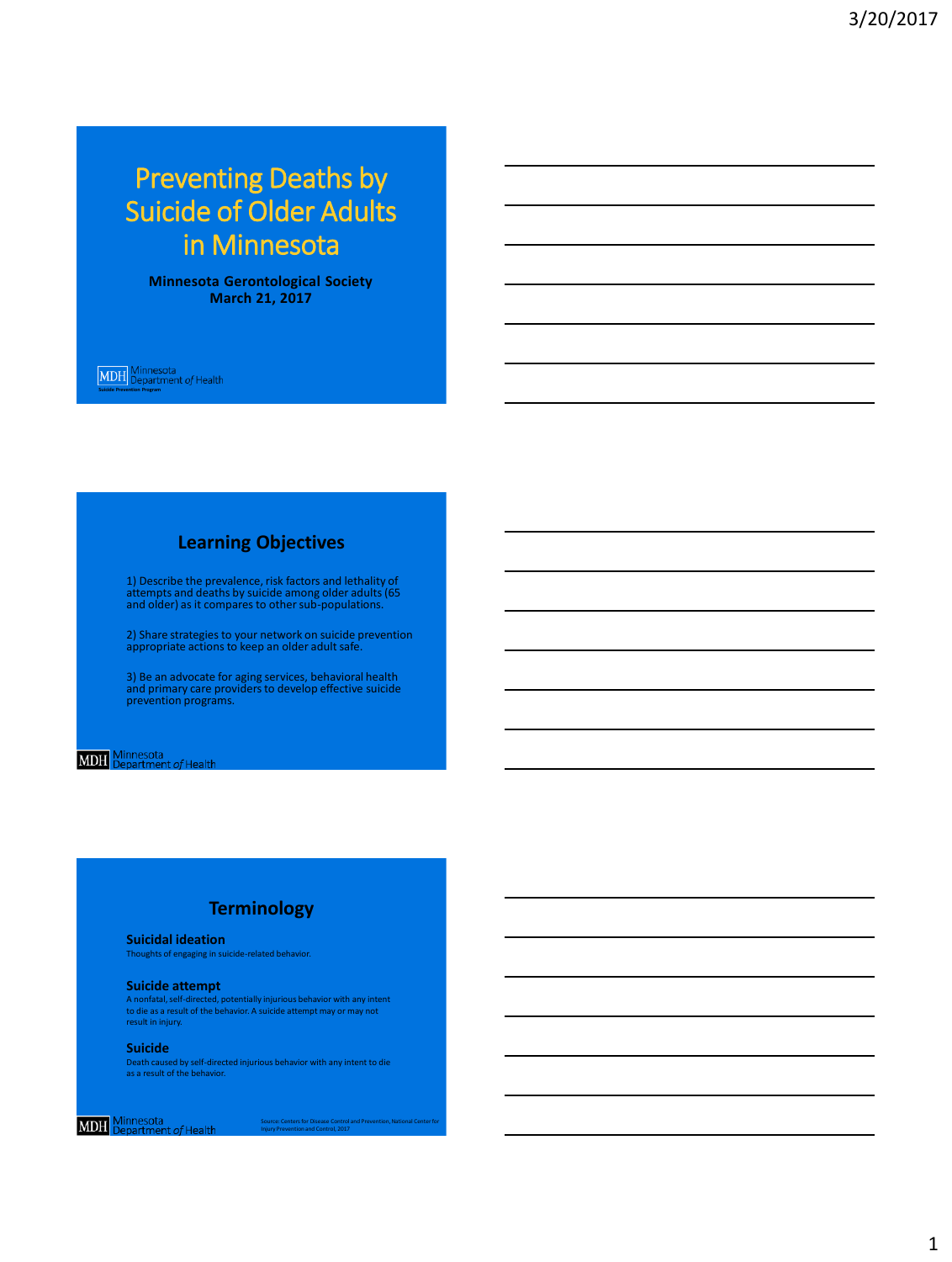# **Terminology**

**Risk Factors**<br>Characteristics at the biological, psychological, family, community, or<br>cultural level that precede and are associated with a higher likelihood<br>of negative outcomes.

**Protective Factors** Characteristics associated with a lower likelihood of negative outcomes or that reduce a risk factor's impact. Protective factors may be seen as positive countering events.

**Universal Prevention**<br>The goal of assessing suicide risk in an older person is to help determine the<br>most appropriate actions to keep the older person safe.

**Selective prevention** Efforts target subgroups to try reduce risk factors for suicide or improve resilience.

**Indicated Prevention**<br>Efforts aim to prevent suicide who have survived a suicide attempt or are at<br>high-risk for suicide.

# **Quick FACTS**

- Suicide is the 10th leading cause of death in America, yet it is preventable. (2016)
- Older adults (65 years and older) make up 12% of the US population and account for 18% of all suicide deaths. (2015)
- Men ages 85 and older have the highest rate (over four times higher) of any group in the country. (2016)
- There was about one elderly suicide every 80 minutes. (2016)

**MDH** Minnesota<br>**MDH** Department of Health

Source: Center for Disease Control and Prevention, American Association of Suicidology



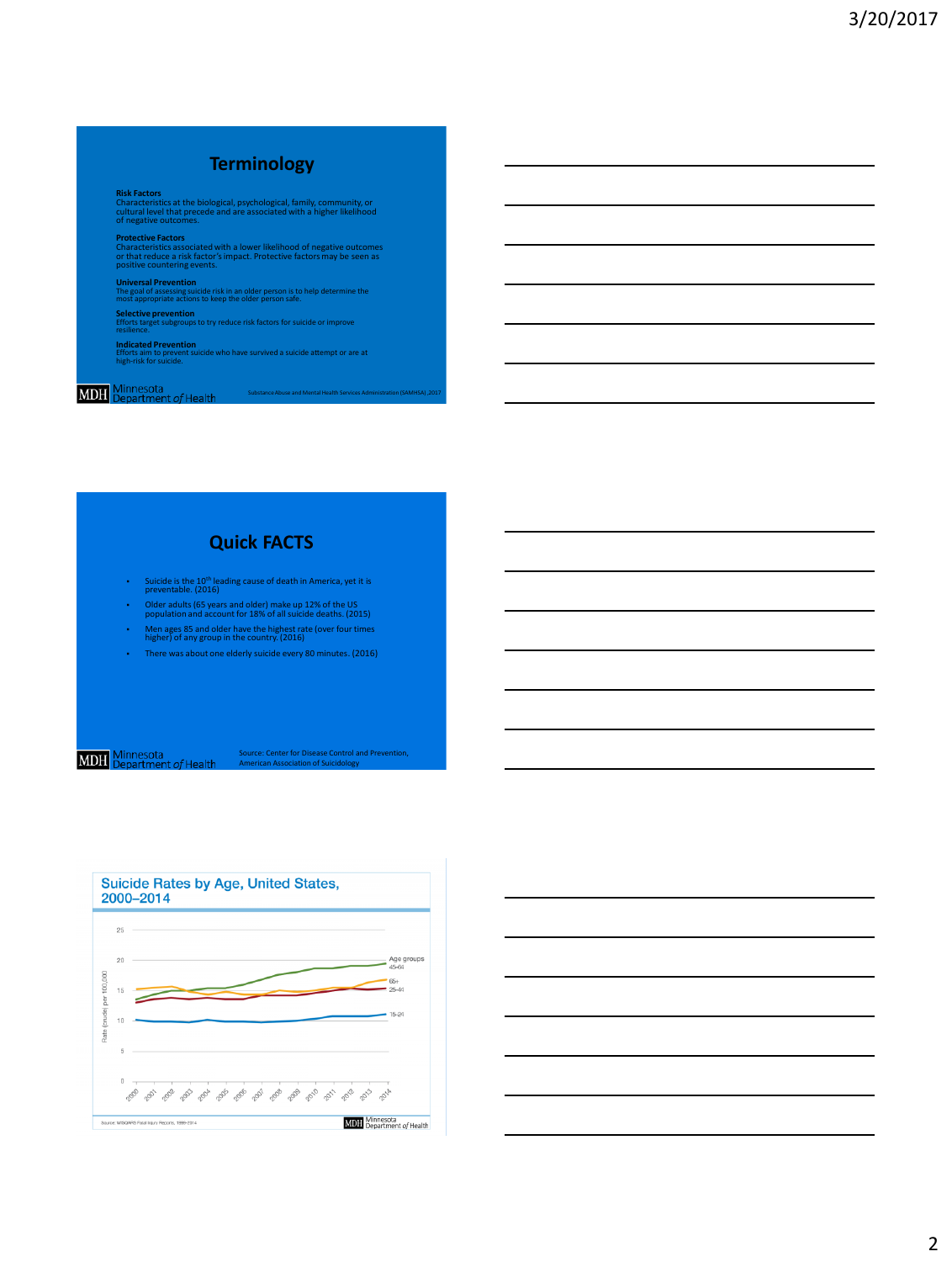





| <u> 1989 - Johann Barn, fransk politik (f. 1989)</u> |  | the control of the control of the |  |
|------------------------------------------------------|--|-----------------------------------|--|
|                                                      |  |                                   |  |
|                                                      |  | ___                               |  |
|                                                      |  |                                   |  |
| $\overline{\phantom{a}}$                             |  |                                   |  |
|                                                      |  |                                   |  |
|                                                      |  |                                   |  |
|                                                      |  |                                   |  |
|                                                      |  |                                   |  |
|                                                      |  |                                   |  |
|                                                      |  |                                   |  |
|                                                      |  |                                   |  |
|                                                      |  |                                   |  |

#### MN & US Suicide Rate by Year, 2000-2015

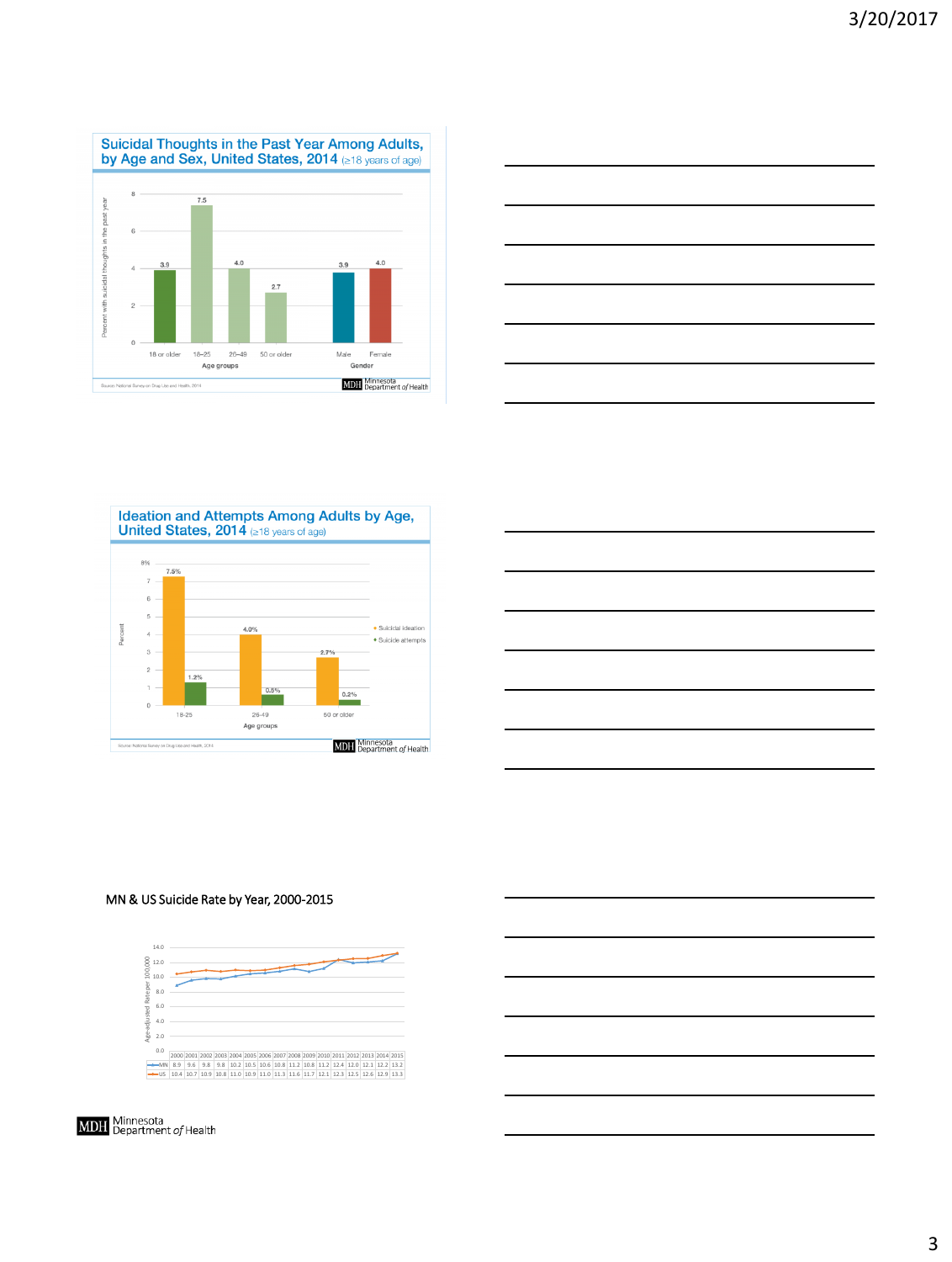### 10 Leading Causes of Death, Minnesota<br>2011 - 2015, All Races, Both Sexes

|                          |                                          |                                              |                                                                                                               |                                            |                                                   | Age Groups                                        |                                    |                                                      |                                                     |                                                           |                                                 |
|--------------------------|------------------------------------------|----------------------------------------------|---------------------------------------------------------------------------------------------------------------|--------------------------------------------|---------------------------------------------------|---------------------------------------------------|------------------------------------|------------------------------------------------------|-----------------------------------------------------|-----------------------------------------------------------|-------------------------------------------------|
| Rank                     | <1                                       | $1 - 4$                                      | 5.0                                                                                                           | $10-14$                                    | $15 - 24$                                         | 25-34                                             | 35-44                              | 45.54                                                | 55-64                                               | $65+$                                                     | All Ages                                        |
| I                        | Congerstel<br><b>Basicona kan</b><br>457 | <b>Sedura</b>                                | Determined University and Universities (University and University and University and<br><b>Industry</b><br>×х | <b>Injury</b><br>ю                         | <b>Insury</b><br>m                                | Injury<br>1.000                                   | <b><i><u>PILITY</u></i></b><br>564 | Malkonant<br>Necesianna<br>3.443                     | Makgnard<br>Meandannis<br>0.632                     | Malignant<br>Neoplasms<br>34,711                          | Malignard<br>Necessari                          |
| $\overline{c}$           | Short<br>Gestation<br>348                | Congental<br>Anomalies<br>41                 | Malghard<br>Necckasms                                                                                         | Success<br>×                               | Suicide<br><b>ATEN</b>                            | Suckle<br><b>NAME</b>                             | Malignare<br>Necelasms<br>(sca)    | Heat<br>Disease<br>1.918                             | Hourt<br>Disease<br>3847                            | Hoart<br>Disease<br>31.579                                | Hoart<br>Disease<br>37.953                      |
| 3                        | Maternat<br>Pregnancy<br>Comp<br>120     | Makenant<br>Mecclasms<br>57                  | Congenital<br>Anomalass<br>20                                                                                 | Malignant<br>Necelasms<br>$-90$            | Humanic scho<br>154                               | Malagnant<br>Necesiasms<br>200                    | Suicide<br><b>SEP</b>              | Unintentional Unintentional<br><b>MELEV</b><br>1.410 | <b>Insure</b><br><b>TOWN</b>                        | <b>Purcenter Lione</b><br>Respiratory<br>Disease<br>0.945 | Unimantional<br><b>Injury</b><br><b>11 ISSA</b> |
| 4                        | Lineston Bona<br><b>INBITY</b><br>m      | Influenzia<br>Preumont<br><b>VB</b>          | <b>Silomacade</b>                                                                                             | Congenital<br>Aryvenskee<br>16             | Malignant<br>Mendaryn<br><b>TOP</b>               | Heart<br>Пиляня<br>160                            | Heart<br>Diseasee<br>528           | <b>Suicide</b><br>710                                | <b>Chronic Low</b><br>Respiratory<br>Disease<br>942 | Corebro.<br>vascular<br>9,619                             | Checric Low<br>Reseiratory<br>Disease<br>11.209 |
| $\overline{\phantom{a}}$ | <b>SIDS</b><br><b>Call</b>               | Homeste<br>٠                                 | <b>Meart</b><br>Disease                                                                                       | Homester                                   | <b>SERGET</b><br>Disease<br>66                    | Homiste<br>154                                    | Liver<br>Disease<br>titat          | Liver<br>Disease<br>613                              | Disbetes<br>Melitus<br>821                          | Alcheanne's<br>Disease<br>7,640                           | Cerebro.<br>vascular<br>10.748                  |
| 6                        | Placerna<br>Cord<br>Membranes<br>04      | Heart<br>Otlease<br>11                       | Chronic Low<br>Responsive<br>Disease                                                                          | Heart<br>Disease<br>$\sim$                 | Consental<br>Anomakes<br>37                       | Liver<br>Disease<br>64                            | Diabetes<br><b>Mathhus</b><br>110  | Diabetes<br>Medition<br>359                          | Liver<br>Disease<br><b>BOA</b>                      | <b>Jointerdona</b><br><b>Inkirk</b><br>6.291              | Atzheimen's<br>Disease<br>7.740                 |
| $\overline{1}$           | Cerulatory<br>System<br>Disease<br>$2$   | Ceretro-<br>vascular<br>m                    | Influenza<br>Peaumore<br>÷                                                                                    | Infuenza<br>Poeumon<br>×                   | Influenza<br>Potumor<br>17                        | <b>Civaturnes</b><br>Melitius<br>50               | Cerebro-<br>vascular<br>93         | Ceretes<br>VOISSING<br>321                           | Cerebro.<br><b>MARCIARE</b><br>468                  | Diabetes<br>Mellitus<br>4,582                             | <b>Diabetes</b><br>Melitia<br>5.935             |
| $\overline{\mathbf{8}}$  | <b>Barterial</b><br>Secure<br>29         | <b>Liverett Low</b><br>Reaginitin<br>Disease | Bengh<br>Neoclasms<br>w                                                                                       | Renticense<br>$\sim$                       | Berlagn<br>Mesolasons<br>51                       | Congenital<br>Anomalies<br>NO <sub>1</sub>        | <b>Home View</b><br>m              | <b>Chronic Low</b><br>Respiratory<br>Disnase<br>355  | <b><i><u><u>Rosen</u></u></i></b><br>erin           | Negeurias<br>2.008                                        | Influenza<br>Ponumonia<br>3.481                 |
| $\circ$                  | Influenza<br>Preumon<br>20               | Septicismus<br>-                             | Cetebro.<br>vascular<br>m                                                                                     | <b>THORN LOW</b><br>Respiratory<br>Disease | <b>Tecnic Low</b><br>Respiratory<br>Disease<br>11 | Cerebro.<br>vascular<br>31                        | Influenza<br>Preumoni<br>40        | Influenza<br>Preumon<br>130                          | Segti-Lernia<br>250                                 | Infuenza<br><b>E</b> Propiamon<br>2.003                   | Spielda<br>3.430                                |
| 10                       | Two<br>Tied<br>34                        | Two<br>Tied<br>-                             | <b>Septcoma</b><br>∸                                                                                          | Four<br>Tied<br>÷                          | Restinervia<br>60                                 | <b>Profit Low</b><br>Resolution<br><b>Гланине</b> | Twis<br>Tied<br><b>M</b>           | Meal<br>Hepatitis<br>02                              | Influenza<br>Prieureant<br>226                      | Parkinson's<br>Disease<br>2,666                           | NestFy(Kid)<br>3.333                            |

rikating skuse categories in this State-level chart, counts of less than 10 deaths have been suppressed (--).<br>Id By: Office of Statistics and Programming, National Center for Injury Prevention and Control, Centers for Dise



**MDH** Minnesota<br>**MDH** Department of Health

### MN Suicide Rate by Age-Group, 2000-2015



|  | <b>MDH</b> Minnesota<br><b>MDH</b> Department of Health |
|--|---------------------------------------------------------|
|--|---------------------------------------------------------|

### MN Suicide Rate Among 65+ by Sex, 2011-2015

|                               | 25      |           |  |  |  |  |  |
|-------------------------------|---------|-----------|--|--|--|--|--|
| Age-Specific Rate per 100,000 | 20      |           |  |  |  |  |  |
|                               | 15      |           |  |  |  |  |  |
|                               | 10      |           |  |  |  |  |  |
|                               | 5       |           |  |  |  |  |  |
|                               | $\circ$ | 2011-2015 |  |  |  |  |  |
| <b>III</b> Males              |         | 22.9      |  |  |  |  |  |
| <b>II</b> Females             |         | 3.6       |  |  |  |  |  |

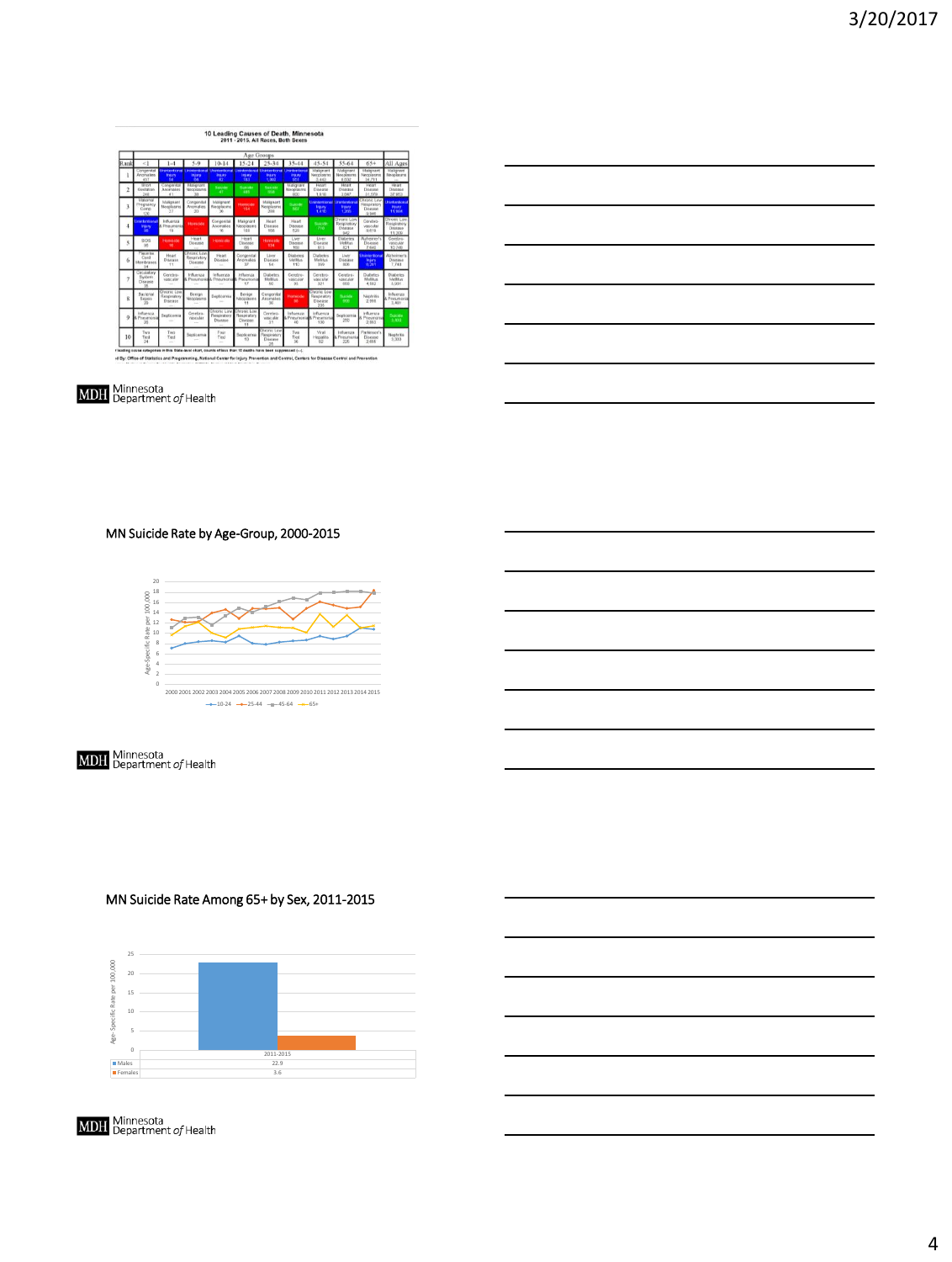### MN & US Male Suicide Rate by Age Group, 2011-2015



**MDH** Minnesota<br>**MDH** Department of Health

MN Male Suicide Among 65+ by Means, 2011-2015



**MDH** Minnesota<br>**MDH** Department of Health

#### **Same-Day Crisis**

Percentage of Suicides with a Crisis<br>on the Day of Suicide thy age)



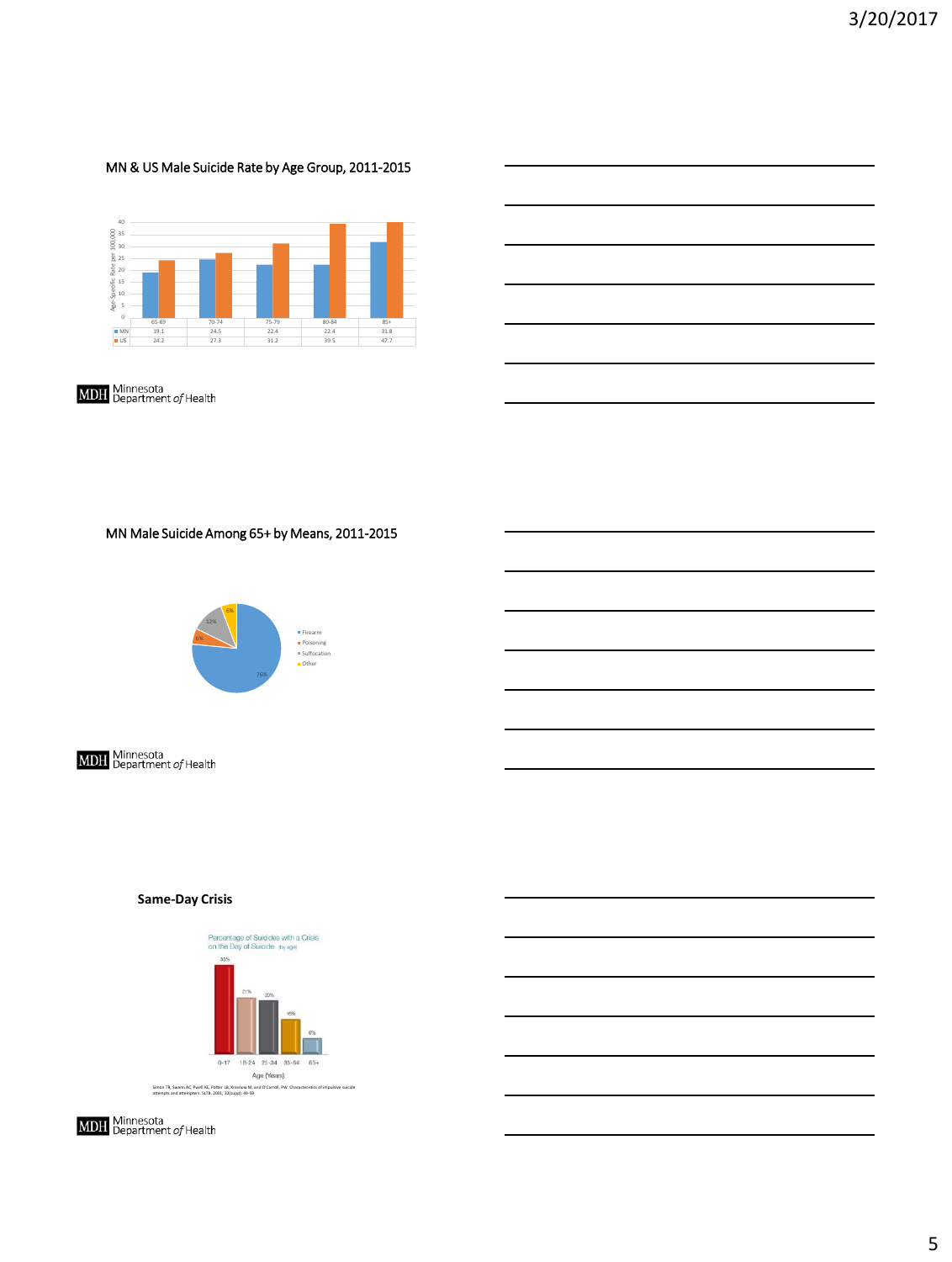### **Four D's of Suicide Risk In Older Adults**

- 1. Depression
- 2. Debility
- 3. Disconnectedness
- 4. Deadly means

## **MDH** Minnesota

#### **Protective Factors**

• Care for mental and physical health problems

Yeates Conwell, University of Rochester Medical Center, 2016

Substance Abuse and Mental Health Services Administration (SAMHSA)

Substance Abuse and Mental Health Services Administration (SAMHSA)

- Social connectedness
- Skills in coping and adapting to change
- Problem-solving skills
- Contact with caregivers

## **MDH** Minnesota<br>**MDH** Department of Health

#### **Universal Prevention**

- Implement depression screenings.
- Provide education on factors associated with increased suicide risk and protective factors.
- Provide education on suicide prevention, "hot lines," and local crisis team referral.
- Limit access to means of suicide, such as firearms.

## **MDH** Minnesota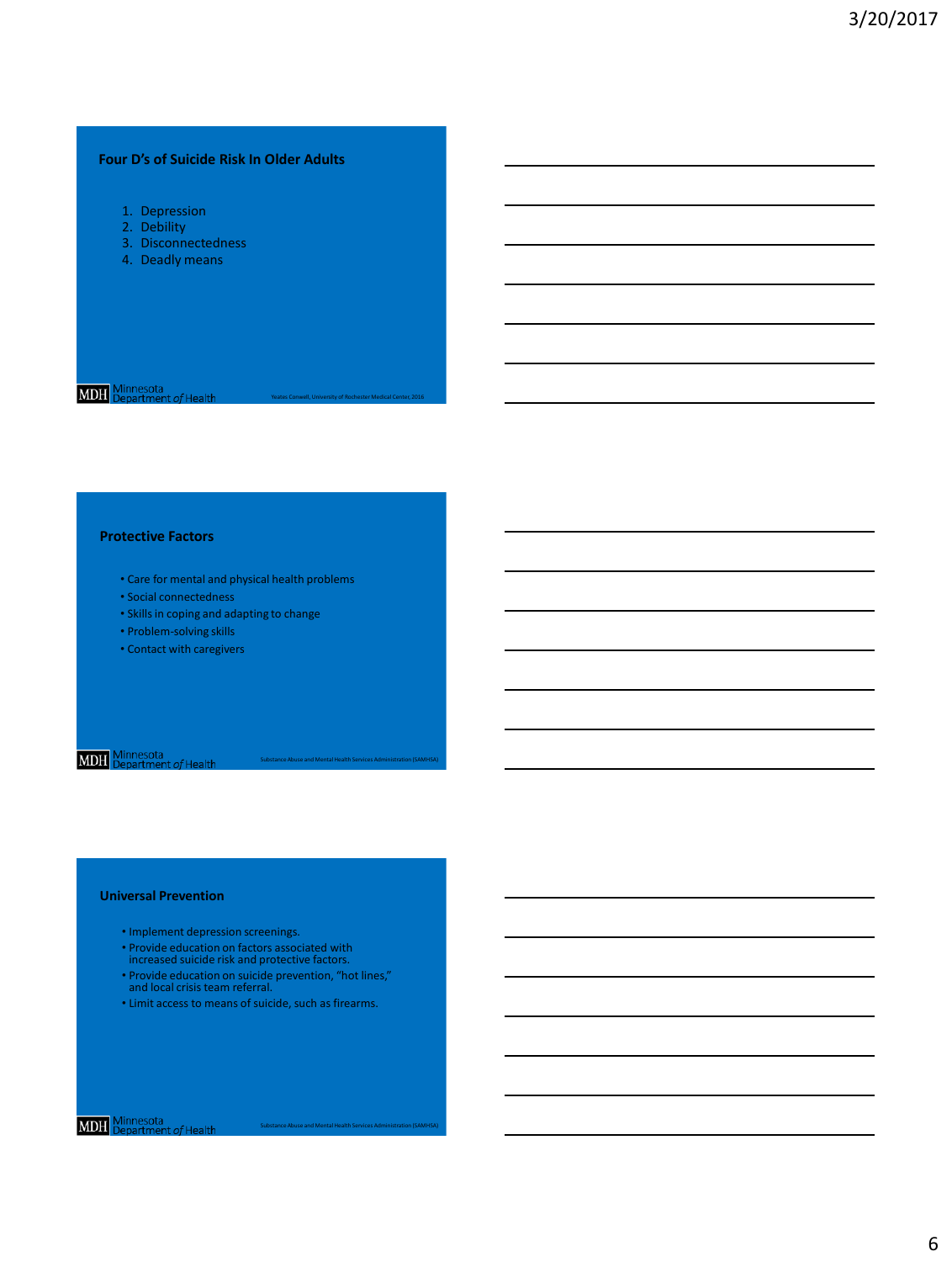#### **Selective prevention**

- Increase provider awareness of the losses that are important to older people.
- Increase provider awareness of substance abuse and mental health problems in older adults.
- Make systematic screening tools available to staff in medical and non-medical settings, and train staff to screen for suicide risk.
- Address social isolation and lack of social support

# **MDH** Minnesota

#### **Indicated Prevention**

- Routine screening for depression.
- Psychotherapy and antidepressant medications are effective at treating symptoms of depression and can reduce suicidal ideation.
- Train professionals to detect, intervene, and manage depression and suicide risk.
- Implement practice guidelines for detection and management of suicide in later life.

Substance Abuse and Mental Health Services Administration (SAMHSA)

Substance Abuse and Mental Health Services Administration (SAMHSA)

• Take action to ensure the safety and effective treatment of older adults who are at imminent risk for suicide.

### **MDH** Minnesota

#### **For Aging Service Providers**

- Deliver in-home and community-based services to older adults.
- Train aging service providers to identify warning signs and refer to services those older adults who are at-risk for depression or suicide.
- Introduce depression and suicide screening in the course of non-clinical activity.
- Provide systematic outreach to assess and support highrisk older adults.
- Screen for suicidal ideation among older adults receiving mental health or substance abuse treatment.

### **MDH** Minnesota

7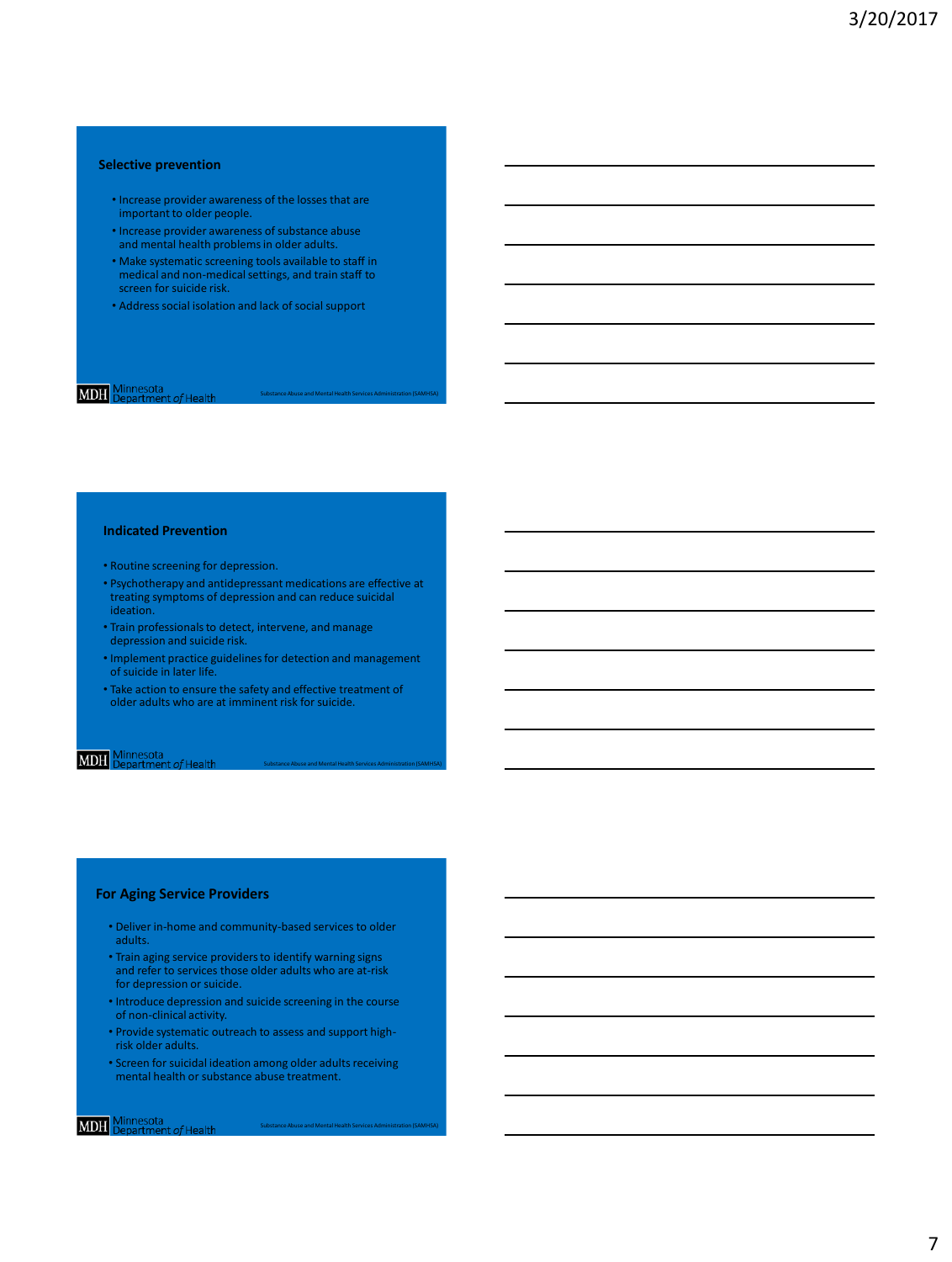#### **Health Care Providers**

- Implement routine standard screening for depression and suicidal ideation.
- Optimize diagnosis and treatment of late-life depression by using collaborative depression care management interventions.
- Optimize treatment of pain, sleep problems, or other physical symptoms that can decrease an older adult's quality of life and increase suicidal thoughts.
- Communicate with older suicidal patients before treatment, and include relatives and/or friends or caregivers in treatment talks.

### **MDH** Minnesota

### **National Best Practice Registry**

- **ASIST- Applied Suicide Intervention Skills Training** <http://www.nrepp.samhsa.gov/ProgramProfile.aspx?id=42>
- **Cognitive Behavioral Therapy for Late-Life Depression**
- <http://www.nrepp.samhsa.gov/ProgramProfile.aspx?id=88>
- **Compeer Model** <http://legacy.nreppadmin.net/ViewIntervention.aspx?id=288>
- **EnhanceWellness** <http://legacy.nreppadmin.net/ViewIntervention.aspx?id=188>
- **Partners in Care (PIC)** <http://legacy.nreppadmin.net/ViewIntervention.aspx?id=126> • **The Program to Encourage Active, Rewarding Lives (PEARLS)** <http://legacy.nreppadmin.net/ViewIntervention.aspx?id=368>
- **QPR-Question, Pursue, Respond**
- <http://legacy.nreppadmin.net/ViewIntervention.aspx?id=299>
- **Senior Reach**
- <http://legacy.nreppadmin.net/ViewIntervention.aspx?id=330> • **Wellness Initiative for Seniors Education**
- <http://legacy.nreppadmin.net/ViewIntervention.aspx?id=261#divContacts>

**MDH** Minnesota<br>**MDH** Department of Health

#### **Suicide Prevention Phone lines**

**Friendship Line** – Institute on Aging

**Suicide Prevention Lifeline-** 1800.273.8255

**Veteran Crisis Line**- 1800.273.8255

**Adult Mobile Crisis** http://mn.gov/dhs/people-we-serve/people-with-disabilities/health-care/adult-mental-health/resources/crisis-

**MDH** Minnesota<br>**MDH** Department of Her  $1$